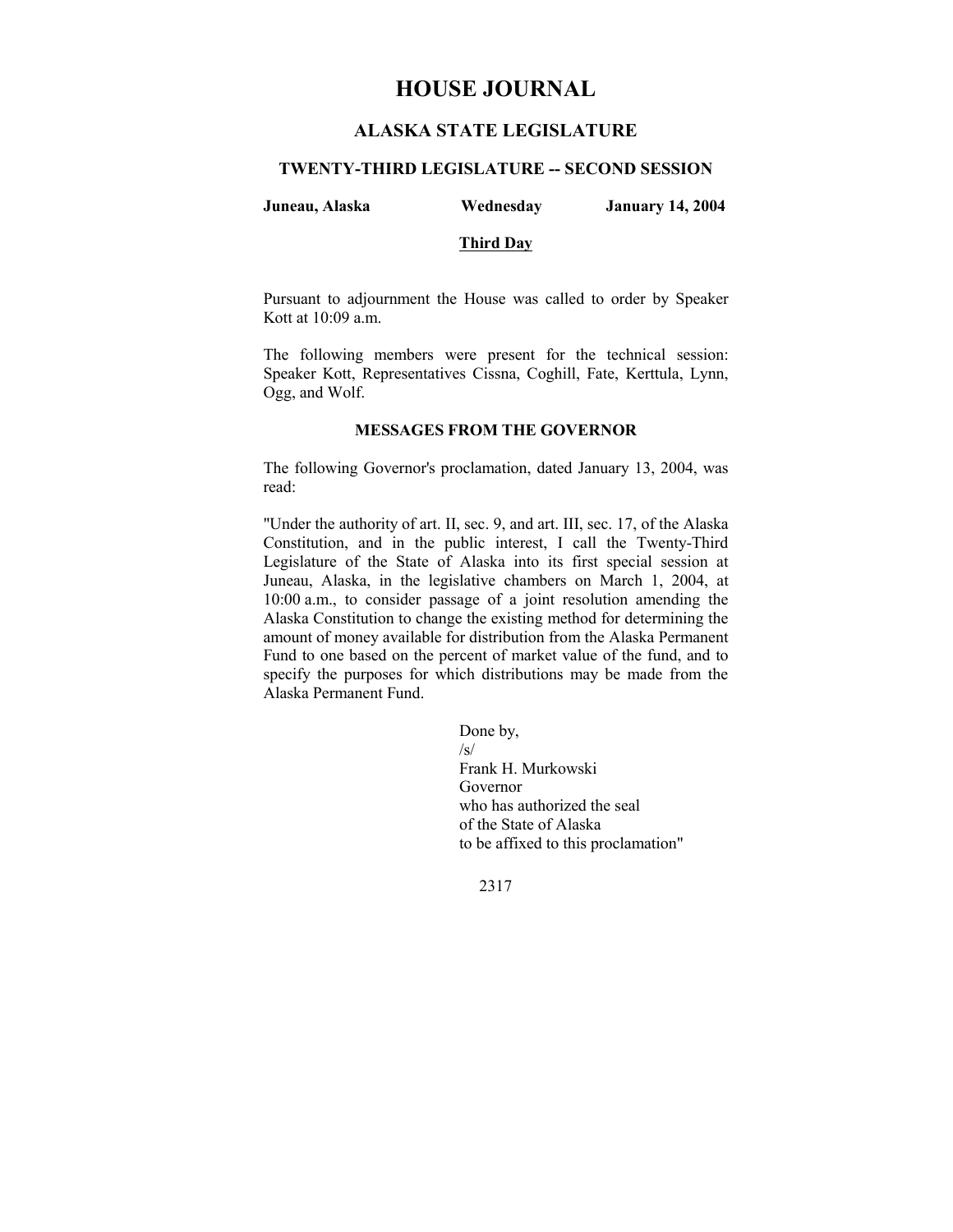### **COMMUNICATIONS**

The following were received:

Dept. of Administration Division of Finance Comprehensive Annual Financial Report For the Fiscal Year July 1, 2002 - June 30, 2003 (as required by AS 37.05.210)

Dept. of Administration Division of Retirement and Benefits Comprehensive Annual Financial Report Fiscal Year Ended June 30, 2003 Public Employees' Retirement System

Dept. of Administration Division of Retirement and Benefits Comprehensive Annual Financial Report Fiscal Year Ended June 30, 2003 Teachers' Retirement System

Dept. of Community & Economic Development Alaska Industrial Development & Export Authority Annual Review of Assets January 10, 2004 (as required by AS 44.88.205)

Dept. of Community & Economic Development Alaska Commercial Fishing & Agriculture Bank 2003 Annual Report (as required by AS 44.81.200)

Dept. of Environmental Conservation Spill Prevention and Response Division Underground Storage Tank Revolving Loan Fund Annual Report, Fiscal Year 2003 January 12, 2004 (as required by AS 46.03.410)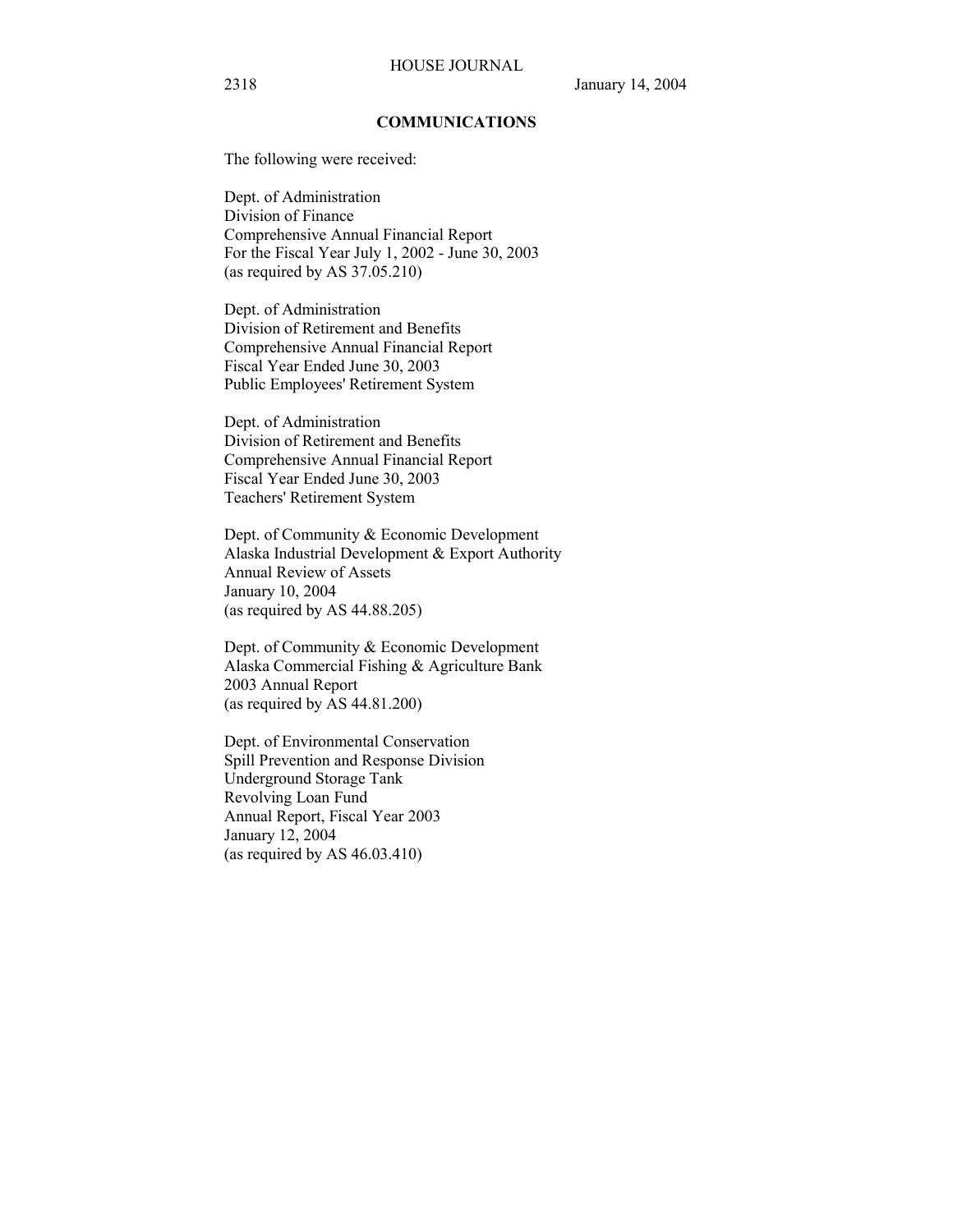January 14, 2004 2319

Dept. of Environmental Conservation State of Alaska's Assumption of the National Pollutant Discharge Elimination System January 12, 2004 http://www.state.ak.us/dec/dawq/ waterpermits/npdes/npdeshome.htm (as required by Chapter No. 50, SLA 2002)

Dept. of Health & Social Services Division of Public Health Faces of Public Health in Alaska A Strategic Plan for FY 2004-2006 December 2003

Dept. of Revenue Alaska Housing Finance Corporation 2003 Annual Report (as required by AS 18.56.089)

The following were received from:

Division of Legislative Audit Legislative Budget & Audit Committee (as required by AS 24.20.311)

2003 Annual Report, Unabridged 2003 Annual Report, Condensed

## **REPORTS OF STANDING COMMITTEES**

#### **HB 374**

The Health, Education & Social Services Committee has considered:

HOUSE BILL NO. 374

"An Act establishing the SeniorCare program and relating to that program; and providing for an effective date."

The report was signed by Representative Wilson, Chair, with the following individual recommendations: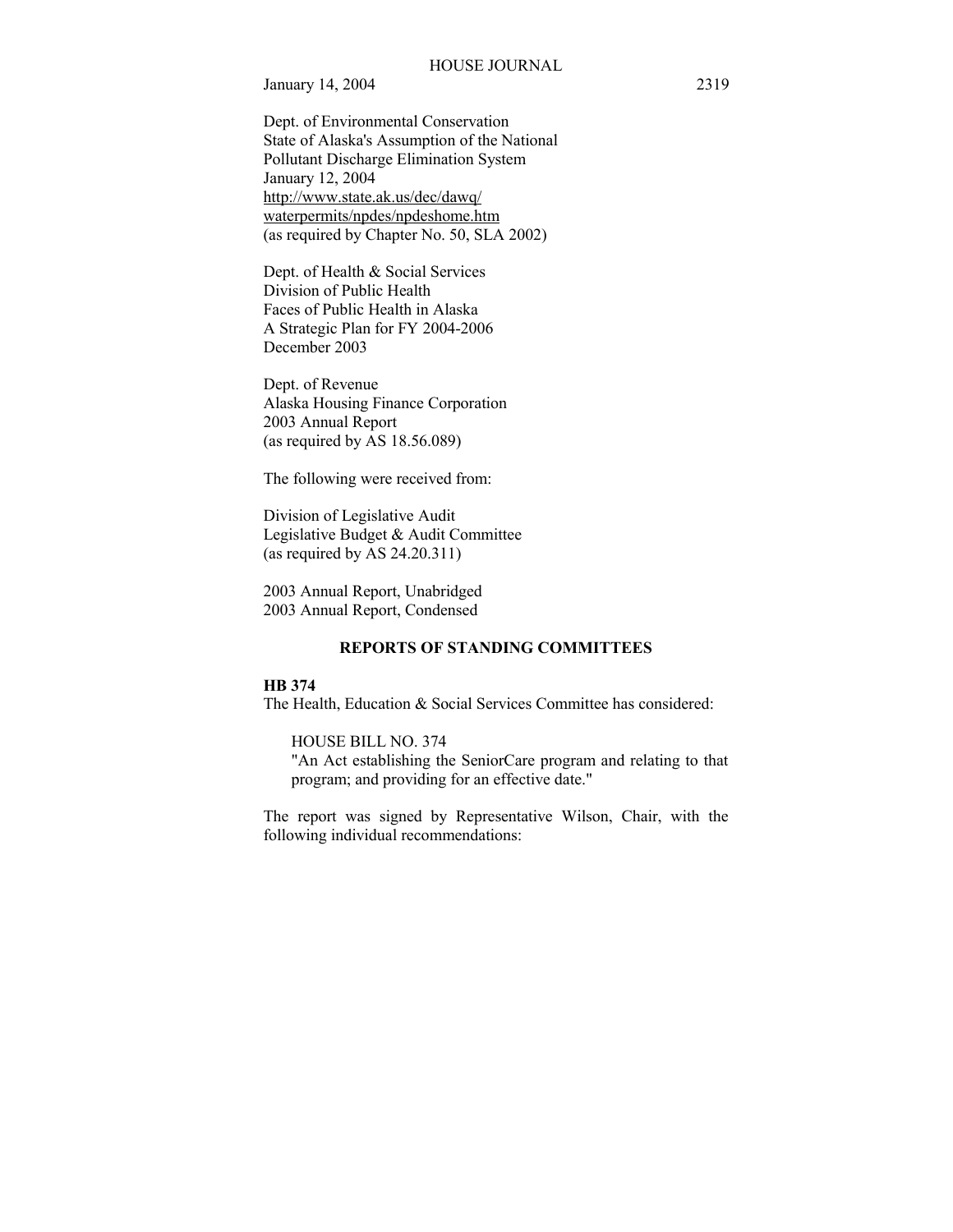2320 January 14, 2004

Do pass (3): Seaton, Gatto, Wilson

No recommendation (4): Kapsner, Cissna, Wolf, Coghill

The following fiscal note(s) apply:

- 1. Fiscal, Dept. of Health & Social Services
- 2. Fiscal, Dept. of Health & Social Services
- 3. Fiscal, Dept. of Health & Social Services
- 4. Fiscal, Dept. of Health & Social Services
- 5. Fiscal, Dept. of Health & Social Services

HB 374 was referred to the Finance Committee.

## **INTRODUCTION OF CITATIONS**

The following citations were introduced and referred to the Rules Committee for placement on the calendar:

Honoring - Valdez High School Girls Volleyball Team, 2003 State 3A Championships By Representative Harris

Honoring - Juneau-Douglas High School Varsity Soccer Team, 2003 State Champions By Senator Elton; Representatives Weyhrauch, Kerttula

Commemorating - Black History Month By Senator Davis

Commemorating - Dr. Martin Luther King, Jr. Day By Senator Davis

In Memoriam - Ford Horst By Representatives Weyhrauch, Kerttula; Senator Elton

### **UNFINISHED BUSINESS**

### **HB 91**

Representative McGuire added her name as cosponsor to: